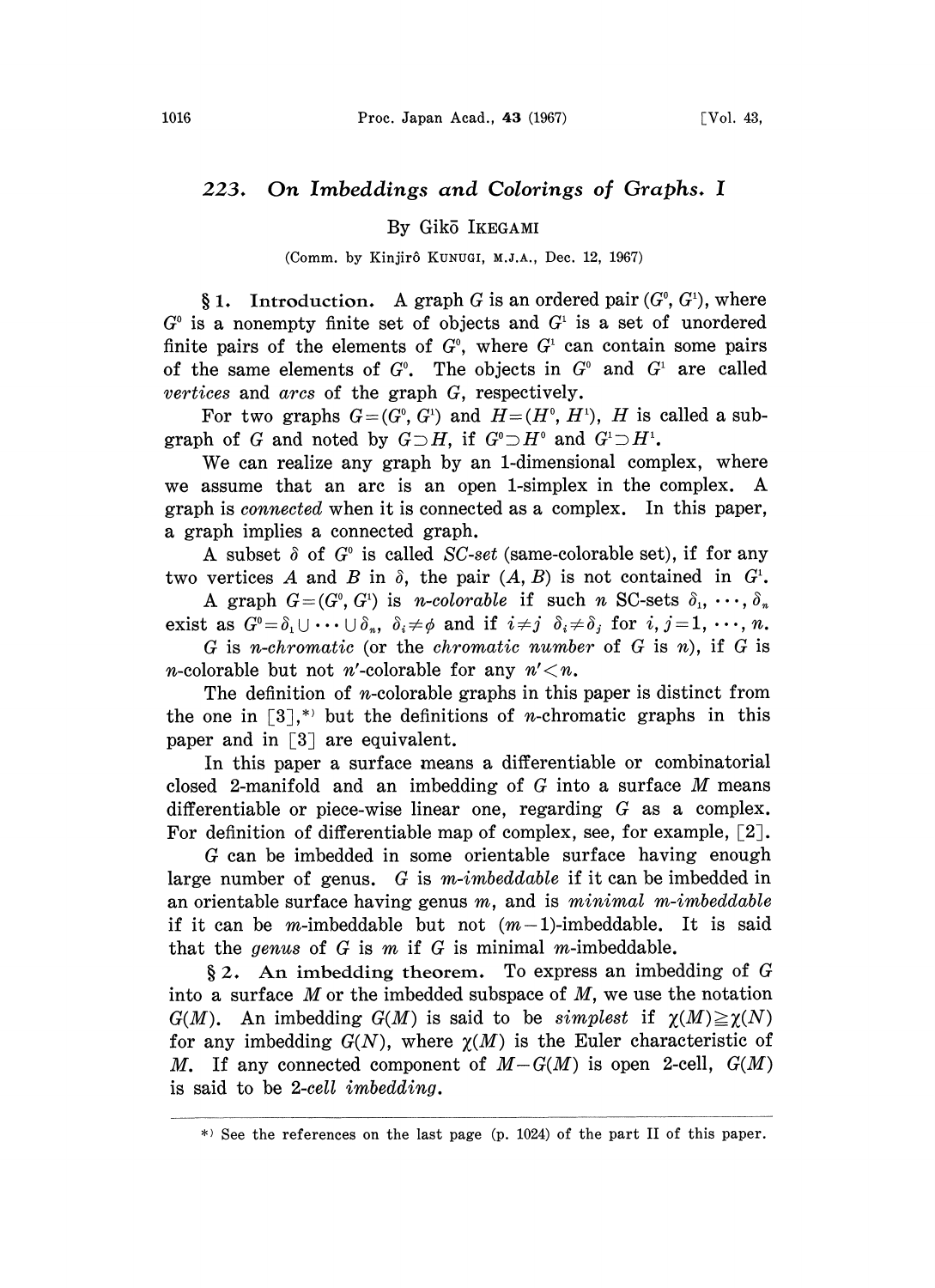For a component  $\alpha$  of  $M-G(M)$  and an arc a of  $G(M)\cap Bd$   $\alpha$ , where Bd  $\alpha$  is a boundary of  $\alpha$ , a function  $l(\alpha, \alpha)$  is given by,

$$
l(a, \alpha) = 1, \quad \text{if } \text{In } (\text{Cl } \alpha) \supset a \\ = 2, \quad \text{if } \text{In } (\text{Cl } \alpha) \supset a.
$$

Then,  $\alpha$  is said to be *l*-gon when  $l = \sum_{a \in \text{Cl}\alpha} l(a,$ 

 $G(M)$  is said to be *l-gon imbedding*, if (i)  $G(M)$  is a 2-cell imbedding, (ii) any component of  $M-G(M)$  is a *l*-gon, and (iii) the number of the components of  $M-G(M)$  is larger than or equal to 2.

The next theorem can be proved by extensive use of J. W. T. Youngs' method ([4]), in the case of  $l=3$ , who proves the theorem.

Theorem (2.1). Let G have no k-circuit with  $k < l$ , and  $G(M)$ be an l-gon imbedding, then G(M) is a simplest imbedding; moreover if  $G(N)$  is an imbedding in a surface N with the same Euler *characteristic as M, then*  $G(N)$  *is the l-gon imbedding.* 

§ 3. Main theorem.

Lemma (3.1). If  $H \subset G$ , the chromatic number of H is not larger than the one of G.

**Proof.** Let *n* be the chromatic number of *G*. As *G* is *n*-colorble,  $G^0 = \delta_1 \cup \cdots \cup \delta_n$ , where  $\delta_i$  is an SC-set. If we put  $\delta_i' = \delta_i \cap H^0(i)$  $=1,\,\cdots,\,n$ ,  $H^0=\delta_i'\cup\cdots\cup\delta_n'$ , and  $\delta_i'$  is an SC-set on H. As it can be happen that  $\delta'_i = \delta'_j$  for  $i = j$   $H^0 = \delta''_1 \cup \cdots \cup \delta''_m$   $(m \leq n)$  where  $\delta''_1$  is an SC-set.

Let  $G=(G^0, G^1)$ , then  $G^0=\gamma_1\cup\cdots\cup\gamma_n$  is said to be a colorclassification and  $\gamma_i$  a color-class of G, if any  $\gamma_i$  is an SC-set,  $\gamma_i \neq \phi$ for any i and  $\gamma_i \cap \gamma_j = \phi$  for  $i \neq j$ .

Generally, let  $G(M)$  be a 2-cell imbedding and  $\alpha$  be a connected component of  $M-G(M)$ . Let a closed disk  $D^2$  be the subspace of euclidean space of dimension 2 consisting of points  $(x_1, x_2)$  such that  $x_1^2+x_2^2\leq 1$ . Let  $\varphi_\alpha\colon D^2\to \mathbb{C}^1$  criational continuous map from a closed 2-disk into closure of  $\alpha$  such that (i)  $\varphi_{\alpha}$  In  $D^2$  is a homeomorphism In  $D^2 \rightarrow \alpha$ , (ii)  $\varphi_{\alpha}(Bd D^2) = Bd \alpha$  and (iii) when  $\alpha$  is *l*-gon, there is points  $P_1, \dots, P_i$  in Bd D such that  $\varphi_{\alpha} | (P_i, P_{i+1})$  is a homeomorphism of  $(P_i, P_{i+1})$  onto  $(A, B)$ , where  $(P_i, P_{i+1})$  is an arc between the adjoining points on  $S^1 = Bd D^2$  and  $(A, B)$  is an arc of G on  $Bd\alpha$ . Then, these points  $P_1, \cdots, P_l$  are called the vertices of  $D^2$  related to  $\varphi_{\alpha}$  and  $\varphi_{\alpha}$  is called a polygonal representation of  $\alpha$ . For any  $\alpha$ , there is a polygonal representation  $\varphi_{\alpha}$ . And, moreover, the polygonal representation of  $\alpha$  has the properties that for any two polygonal representations  $\varphi_{\alpha}, \varphi'_{\alpha}$  of  $\alpha$ , there are orientations on  $S^1 = Bd D^2$  and vertices of  $D^2$ ,  $P_1$ ,  $\cdots$ ,  $P_i$ ;  $P'_1$ ,  $\cdots$ ,  $P'_i$  related respectively to  $\varphi_{\alpha}$  and  $\varphi'_\alpha$  which are ordered in the direction of each orientation and  $\varphi_\alpha(P_i)$  $=\varphi'_\alpha(p'),\, i\!=\!1,\, \cdots,\, l.$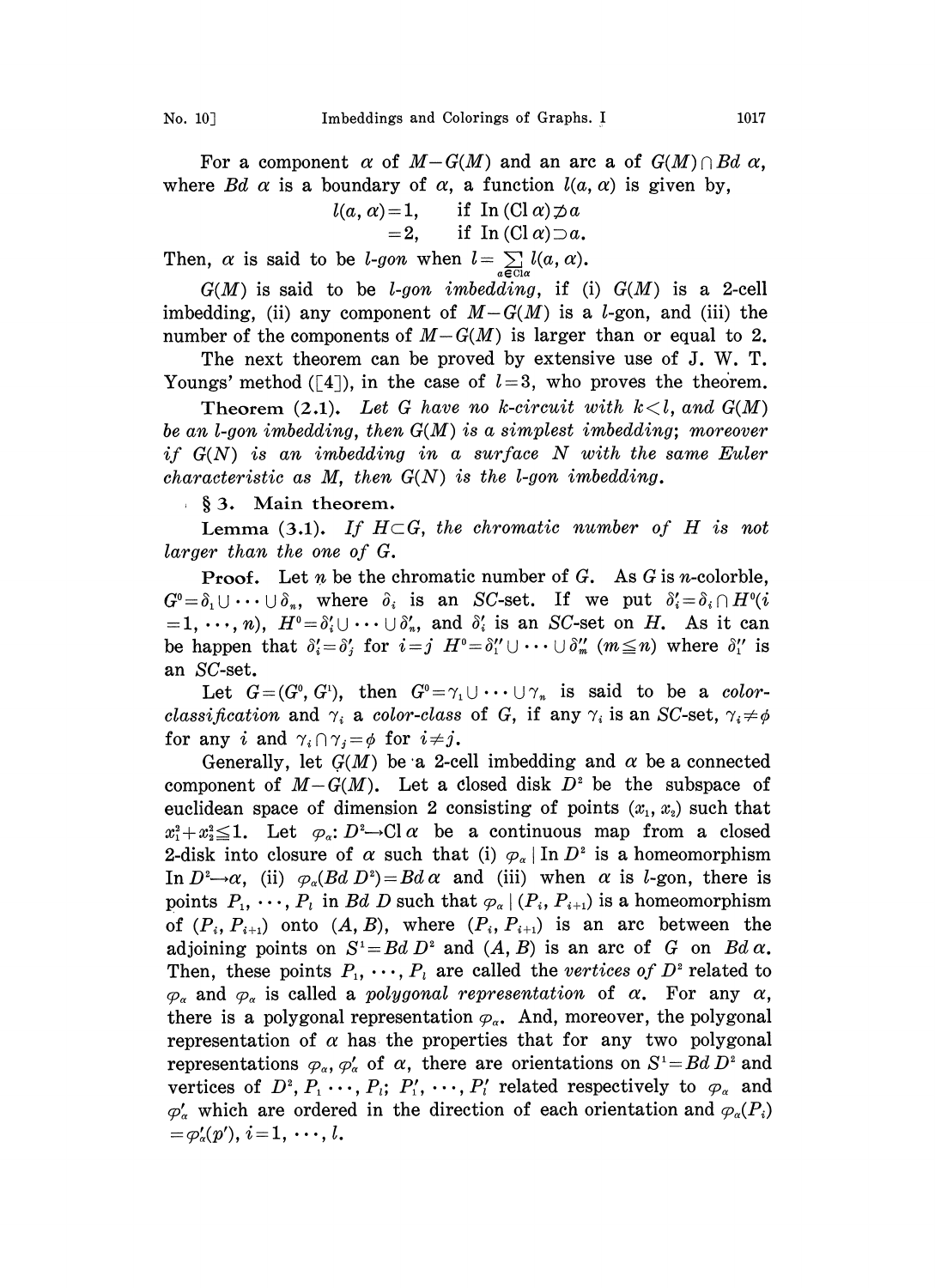Lemma (3.2). If H has no k-circuit with  $k < 3$ , the chromatic number of H is  $\geq$ 3 and if there exists 2-cell imbedding H(M), then there is a graph G such that (i) the chromatic number of G is equal to that of H, (ii) G has no k-circuit for  $k < 3$  and (iii) there is a 3-gon imbedding  $G(M)$ .

**Proof.** Let *n* be the chromatic number of *H*, then  $H^0$ **Proof.** Let *n* be the chromatic number of *H*, then  $H^0 = \delta_1 \cup \cdots \cup \delta_n$ , where  $\delta_1$  is an *SC*-set,  $i = 1, \dots, n$ , and for any *i*,  $\delta_1 - (\delta_1 \cup \cdots \cup \delta_{i-1} \cup \delta_{i+1} \cup \cdots \cup \delta_n) \neq \phi$ . Therefore, we can classify  $H^0$  b by such color-classification that

 $H^0 = \gamma_1 \cup \cdots \cup \gamma_n, \qquad \gamma_i \subset \delta_i.$ 

If a vertex A is in  $\gamma_i$ , we note  $\gamma_i$  by  $\gamma(A)$ .

G is constructed by four steps.

(1) We construct  $H_1$  and  $H_1(M)$  from H and  $H(M)$ .

We take the pair of the vertices  $A, B \in H^{\circ}$  satisfying the following conditions:

(3.3) (i)  $\gamma(A) \neq \gamma(B)$  for the color-class defined before.

(ii)  $A$  and  $B$  are connected in the boundary of a component of  $M-H(M)$ .

(iii) For a polygonal representation  $\varphi_{\alpha}$ :  $D^2 \rightarrow \text{Cl } \alpha$ , there are such  $P_i \in \varphi_\alpha^{-1}(A)$  and  $P_j \in \varphi_\alpha^{-1}(B)$  which are not adjoining in  $S^1 = Bd \ D^2$ .

If there is a pair A, B satisfying  $(3.3)$  in  $H<sup>0</sup>$ , we make an arc  $(A_1, B_1)$  joining  $A_1$  and  $B_1$  in  $\alpha$ . And we obtain a graph  $H_{(A_1, B_1)}$  and an imbedding  $H_{(A_1,B_1)}(M)$  such that  $H_{(A_1,B_1)}(M)=H(M) \cup (A_1, B_1)$ .

By finite repeating the above construction we obtain a graph  $H_1$ and an imbedding  $H<sub>1</sub>(M)$  satisfying following conditions:

(3.4) (i)  $H \subset H_1$ ,  $H^0 = H_1^0$ , and  $H_1(M)$  is an extension of  $H(M)$ .

(ii) For a color-classes of H,  $\gamma_i(i=1,\dots,n)$ ,  $\gamma_{1,i}=\gamma_i$  is a color-class of  $H_1$ 

(iii)  $H_1$  has no 1-cercuit.

(iv) Any component of  $M-H<sub>1</sub>(M)$  is a 3-gon or 4-gon, and moreover, in case of a 4-gon, all vertices in the boundary are divided to two color-classes which were given in (ii).

(2) We construct a 3-gon imbedding. Let  $\alpha$  be a 4-gon which is a component of  $M-H_1(M)$ . And let  $P_1, P_2, P_3$  and  $P_4$  be the vertices of  $D^2$  related to a polygonal representation  $\varphi_a: D^2 \to \text{Cl } \alpha$ . Let O be the center of  $D^2$  and  $(0, P_i)$  be the radius,  $(i=1, 2, 3, 4)$ . Note  $\varphi_{\alpha}(0) = A_{\alpha}$  and  $\varphi_{\alpha}(P_i) = A_{\alpha,i}$ . Lastly, let  $(A_{\alpha}, A_{\alpha,i})$  be an arc joining  $A_{\alpha}$  and  $A_{\alpha,1}$  which is approximation of  $\varphi_{\alpha}((O, P_i))$  differentiably or piecewise linearly.

Now, we construct a graph  $H_z$ , and imbedding  $H_z(M)$  and a color-class  $\gamma$  as follows:

(i)  $H_2^0 = H_1^0 \cup \{A_\alpha \mid \alpha \text{ is a 4-gon component of } M - H_1(M)\}, H_2^1$  $= H_1^1 \cup \{(A_\alpha, A_{\alpha,i}) \mid \alpha \text{ is a 4-gon component of } M-H_1(M), i=1, 2, 3, 4\}.$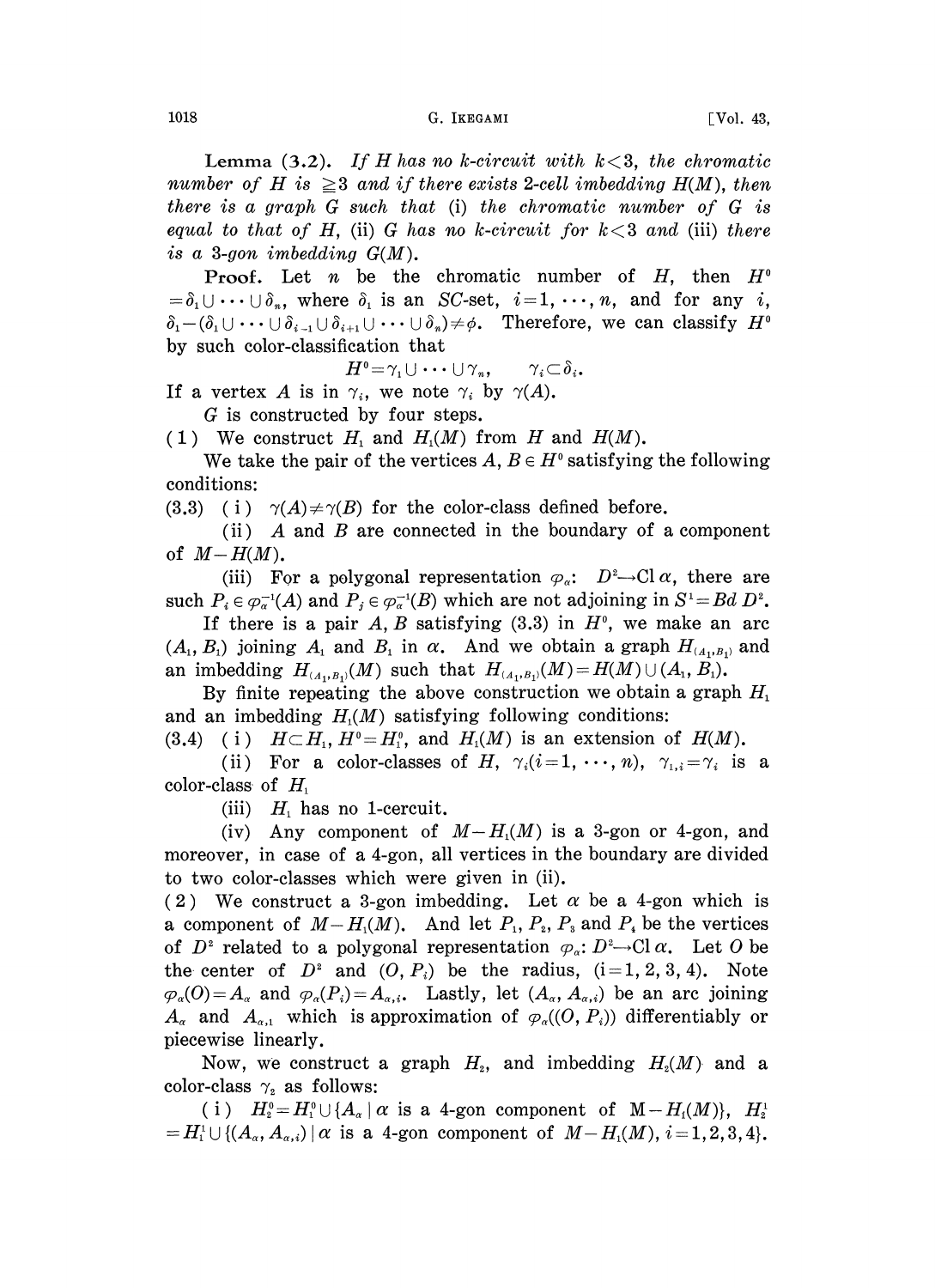(ii)  $H_2(M)$  is made such that  $H_2(M) | H_1-H_1(M)$  and  $H_2(M)$  $(A_{\alpha}, A_{\alpha,i})=(A_{\alpha}, A_{\alpha,i})$ ; the arc in M made before.

(iii) As the chromatic number of  $H \geq 3$  and by (iv) of (3.4), there is at least a  $\gamma_{1,i}$ , for any 4-gon  $\alpha$ , such that  $\gamma_{1,i} \neq \gamma_i(A_{\alpha,i}),$  $i=i, 2, 3, 4$ . We take such a  $\gamma_{1,i}$  for  $\alpha$ , and put it  $\gamma_1(\alpha)$ . Then  $\gamma_{2,j} = \gamma_{1,j} \cup \{A_\alpha \mid \gamma_1(\alpha) = \gamma_{1,j}\}, j = 1, \cdots, n$  are color-class of  $H_2$  such that  $H_2^0 = \gamma_{2,1} \cup \cdots \cup \gamma_{2,n}$ 

 $H<sub>2</sub>, H<sub>2</sub>(M)$ , and  $\gamma<sub>2,i</sub>$  constructed above satisfy following conditions: (3.5) (i)  $(H_1 \subset H_2$  and  $H_2(M)$  is an extension of  $H_1(M)$ .

(ii) The color-classification  $H_2^0 = \gamma_{2,1} \cup \cdots \cup \gamma_{2,n}$  satisfy  $\gamma_{1,i}$ <br>1, ..., n. for  $i=1, \dots, n$ .

(iii)  $H_2$  has no 1-circuit.

(iv) Any component of  $M-H_2(M)$  is a 3-gon and the boundary is a 3-circuit.

(3) Next, we take off 2-circuits. If there are 2-circuits in  $H<sub>2</sub>$ , name one of them D. Let A and B be the vertices of D and  $(A, B)$ <sub>0</sub> be one of the arcs of D.  $(A, B)$  is the common boundary of  $\alpha_1$ and  $\alpha_z$  which are components of  $M-H<sub>2</sub>(M)$ . By (iv) of (3.5), there is a vertex  $C_i$  of  $Bd\alpha_i$  which is not A nor B  $(i=1, 2)$ .

Now we construct  $H_D$ ,  $H_D(M)$ , and  $\gamma_{D,i}$  from  $H_i$ ,  $H_i(M)$ , and  $\gamma_{i,i}$ as follows:

(i)  $H_p^0 = H_2^0 \cup \{D_1, E_1, D_2, E_2, F\}$  $H_D^1 = (H_2^1 - (A, B)_0) \cup \{(A_1, D_i), (D_i, E_i), (E_i, B),$  $(C_i, D_i), (C_i, E_i), (F, D_i), (F, E_i) \mid i=1, 2 \} \cup \{(A, F), B, F\}.$ (ii)  $H_p(M)$  is made such that  $H_0(M) \mid (H_0-A_1B_0)=H_2(M) \mid (H_0-(A, B_0)),$  $H<sub>n</sub>(M)(F)$  is the center of  $H<sub>2</sub>(M)((A, B)<sub>0</sub>)$  and  $H_p(M)((A, F) \cup (F, B)) = H_p(M)((A, B)_0),$ 

 $H_p(M)(D_i)$  and  $H_p(M)(E_i)$  is in  $\alpha_i$  and the image of  $(A, D_i), (D_i, E_i),$  $(E_i, B), (C_i, D_i), (C_i, E_i), (F, D_i)$ , and  $(F, E_i)$  are the arcs in  $\alpha_i$  joining the corresponding points and not intersecting each other,  $(i=1, 2)$ .

(iii) 
$$
\gamma_{D,i} = \begin{cases} \gamma_{2,i} \cup \{E_1, E_2\} & \text{if } \gamma_{2,i} = \gamma_2(A). \\ \gamma_{2,i} \cup \{D_1, D_2\} & \text{if } \gamma_{2,i} = \gamma_2(B), \\ \gamma_{2,i} \cup \{F\} & \text{if } \gamma_{2,i} = \gamma_2(C_1), \\ \gamma_{2,i} & \text{if the other case, } i = 1, \dots, n. \end{cases}
$$

 $\gamma_{p,i}$  is well defined, for  $\gamma_2(A)$ ,  $\gamma_2(B)$ , and  $\gamma_2(C_1)$  are different each other. This  $\gamma_{p,i}$  is the color-class of  $H_p^0$ .

By the modification  $(H_z, H_z(M), \gamma_z) \rightarrow (H_p, H_p(M), \gamma_p)$ , the 2-circuit D is taked away from  $H<sub>2</sub>$ . Then, by repeating such modifications, we obtain following  $H_3$ ,  $H_3(M)$ , and  $\gamma_3$ :<br>
(3.6) (i)  $H_2^0 \subset H_3^0$ .<br>
(ii) There are color-classes  $H^0$ .

(3.6) (i)  $H_2^0 \subset H_3^0$ .<br>
(ii) There are color-classes  $H_3^0 = \gamma_{3,1} \cup \cdots \cup \gamma_{3,n}$  such that  $\gamma_{2,i}$ .  $\subset \gamma_{3,i}, (i=1,\cdots,n).$